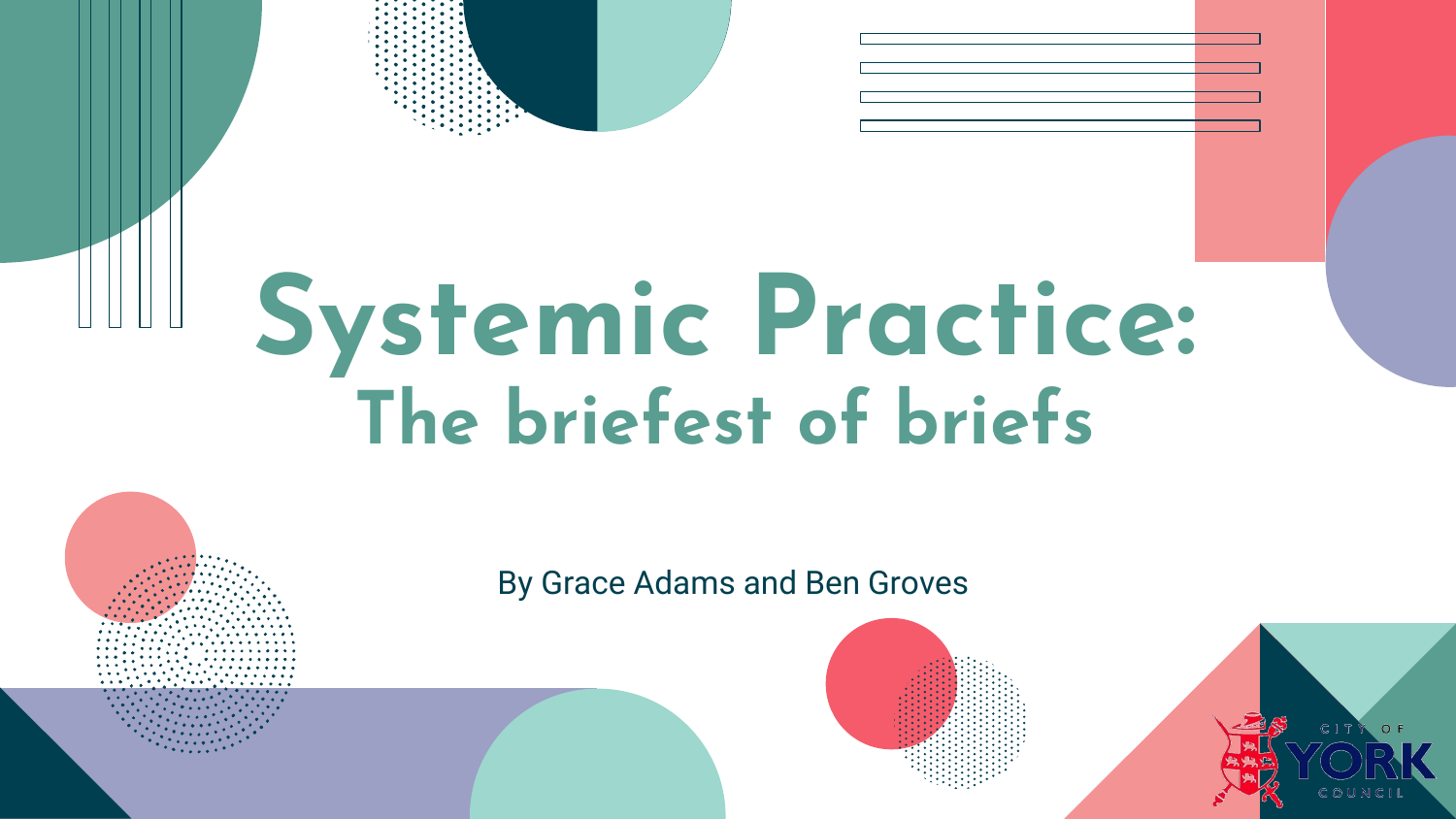## **Introductions**

- **City of York's** systemic journey
- **Grace Adams**  CSW/service manager
- **Ben Groves**  CSW/Service manager

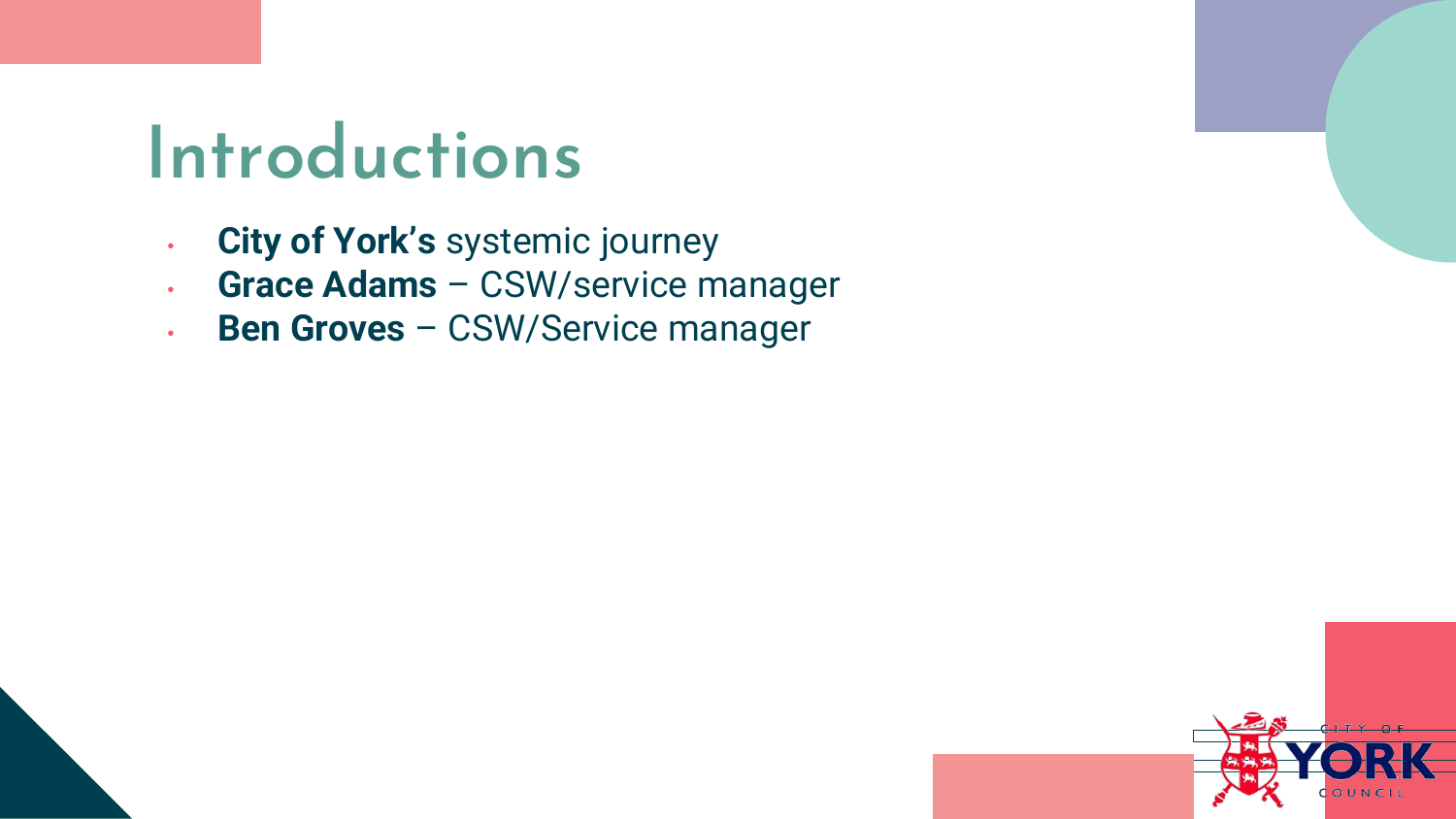## **Brief history of Systemic family therapy**

• Family therapy origins– communications theory, systems theory, cybernetics.

• Systemic approach taken forward by the Milan Team

1950's

1980's

- Role of Gregory Bateson (1972) in translating concepts from physics, engineering and biology and applying them to human interaction (eg feedback)
- 1970's Focus of treatment moves from an individual to an interpersonal perspective
	- Schools of family therapy structural, strategic, solution-focussed, narrative
	- Post Milan Team in 1980s. 1st order to 2<sup>nd</sup> order change, and many other 'schools' of approaches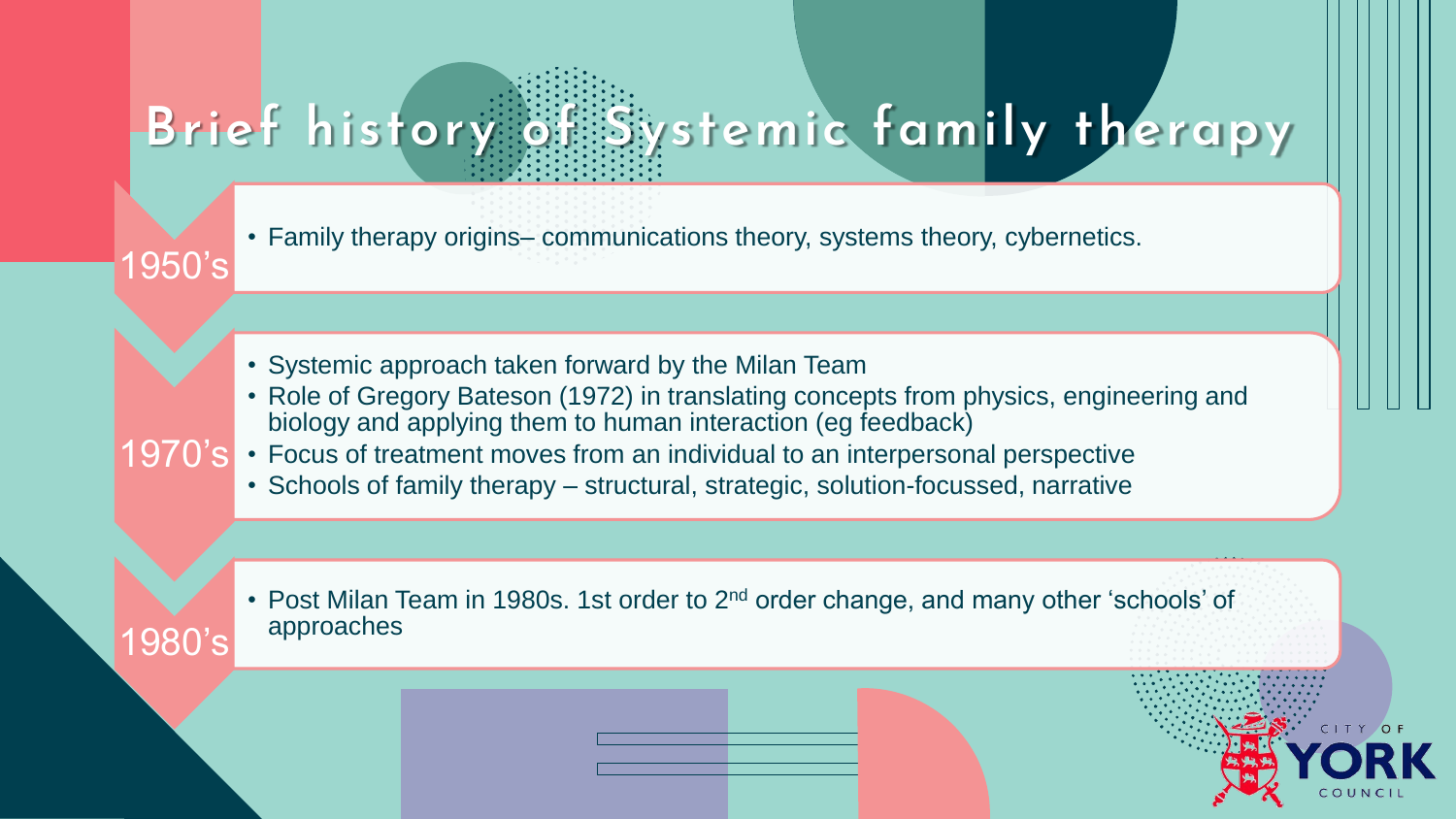| <b>Systemic</b><br><b>Approach</b>                                   | <b>Structural</b>                                                                                                                             | <b>Strategic</b>                                                                                                                                                                                                                           | <b>Post-Milan</b>                                                                                                                                                  | <b>Solution-</b><br>focussed                                                                                                                                                                 | .<br><b>Narrative</b>                                                                                      |
|----------------------------------------------------------------------|-----------------------------------------------------------------------------------------------------------------------------------------------|--------------------------------------------------------------------------------------------------------------------------------------------------------------------------------------------------------------------------------------------|--------------------------------------------------------------------------------------------------------------------------------------------------------------------|----------------------------------------------------------------------------------------------------------------------------------------------------------------------------------------------|------------------------------------------------------------------------------------------------------------|
| <b>View of the</b><br>problem &<br>theory of change connected to the | The way the<br>family functions is being embedded<br>way it<br>es itself thus<br>change can be<br>created by re-<br>structuring the<br>family | Problems seen as 2 <sup>nd</sup> order<br>in repetitive<br>interactional<br>organises/structur patterns. Change embedded in the<br>is created through family<br>breaking these<br>behavioural<br>patterns which<br>maintain the<br>problem | approach which<br>views problems<br>as being<br>belief/meaning<br>system. Change<br>created through<br>the practitioner<br>joining and taking<br>a curious stance. | The problem is<br>not the problem<br>but how the<br>problem is seen<br>and responded to. Change seen as<br>Create change by a process of re-<br>focussing on<br>building solutions authoring | <b>Problems located</b><br>within the stories<br>we tell as they<br>shape our beliefs.<br>storying and re- |
| <b>Techniques</b>                                                    | Joining,<br><b>Enactment</b>                                                                                                                  | Reframing                                                                                                                                                                                                                                  | <b>Interventive</b><br>Interviewing $-$<br>Circular, reflexive exceptions<br>questions                                                                             | Miracle Question, Externalising the<br>scaling,                                                                                                                                              | problem, unique<br>outcomes,<br>therapeutic letters                                                        |
| <b>Position or</b><br><b>stance</b>                                  | Interventionist<br>and expert 1 <sup>st</sup><br><b>Order position</b>                                                                        | Interventionist<br>and expert 1 <sup>st</sup><br><b>Order position</b>                                                                                                                                                                     | Collaborative -<br>explore family<br>with respectful<br>curiosity.<br>Therapist seen as<br>part of the system                                                      | <b>Moves between</b><br>expert and<br>collaborative                                                                                                                                          | <b>Collaborative and</b><br>social<br>constructionist                                                      |

Overview of Approaches **Overview of Approaches**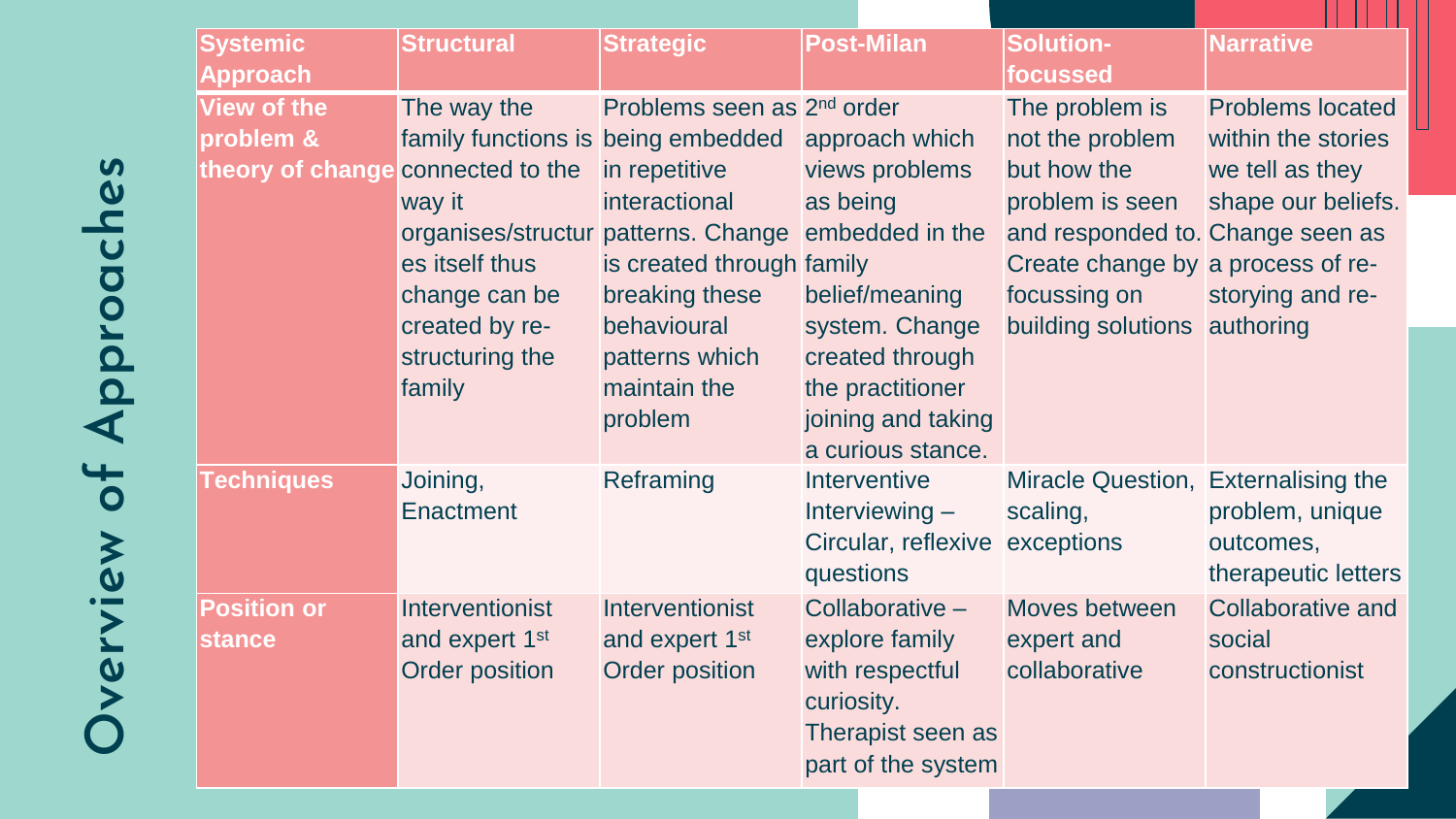### **A systemic approach: key concepts**

**Difficulties are located in relationships**/pattern of interaction **rather than**  in the individual. 'It is the problem that is the problem', not the person (White 1988/9: 6)

**Patterns** of family interaction may be replicated **across generations** Recognises that as soon as **we meet a person** we inevitably **affect, and are affected by them**

Importance of **professional curiosity** - curiosity helps us to continue looking for different descriptions and explanations

Recognises the importance of the **use of self.**

Change through **introducing difference**. Change occurs by considering and supporting the whole family – the professional system needs to be curious and develop a mutual understanding of the issues and introduce differences. Focus on **second order change** (more permanent, change of the beliefs/rules) rather than first order change (temporary behaviour change)

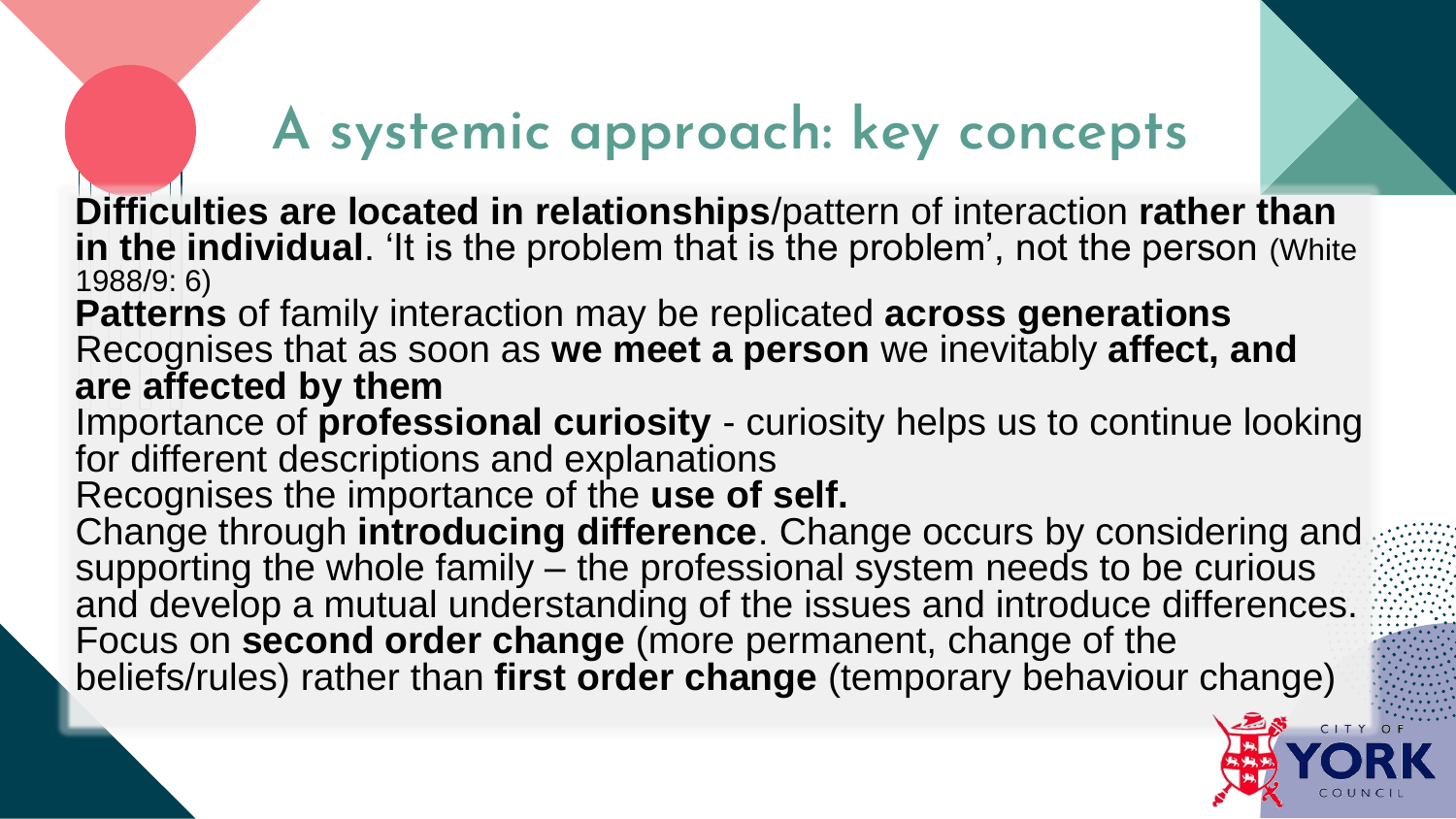# **Systems in nature**

How wolves change rivers

[https://www.youtube.com/watch?v=ysa5](https://www.youtube.com/watch?v=ysa5OBhXz-Q) OBhXz-Q

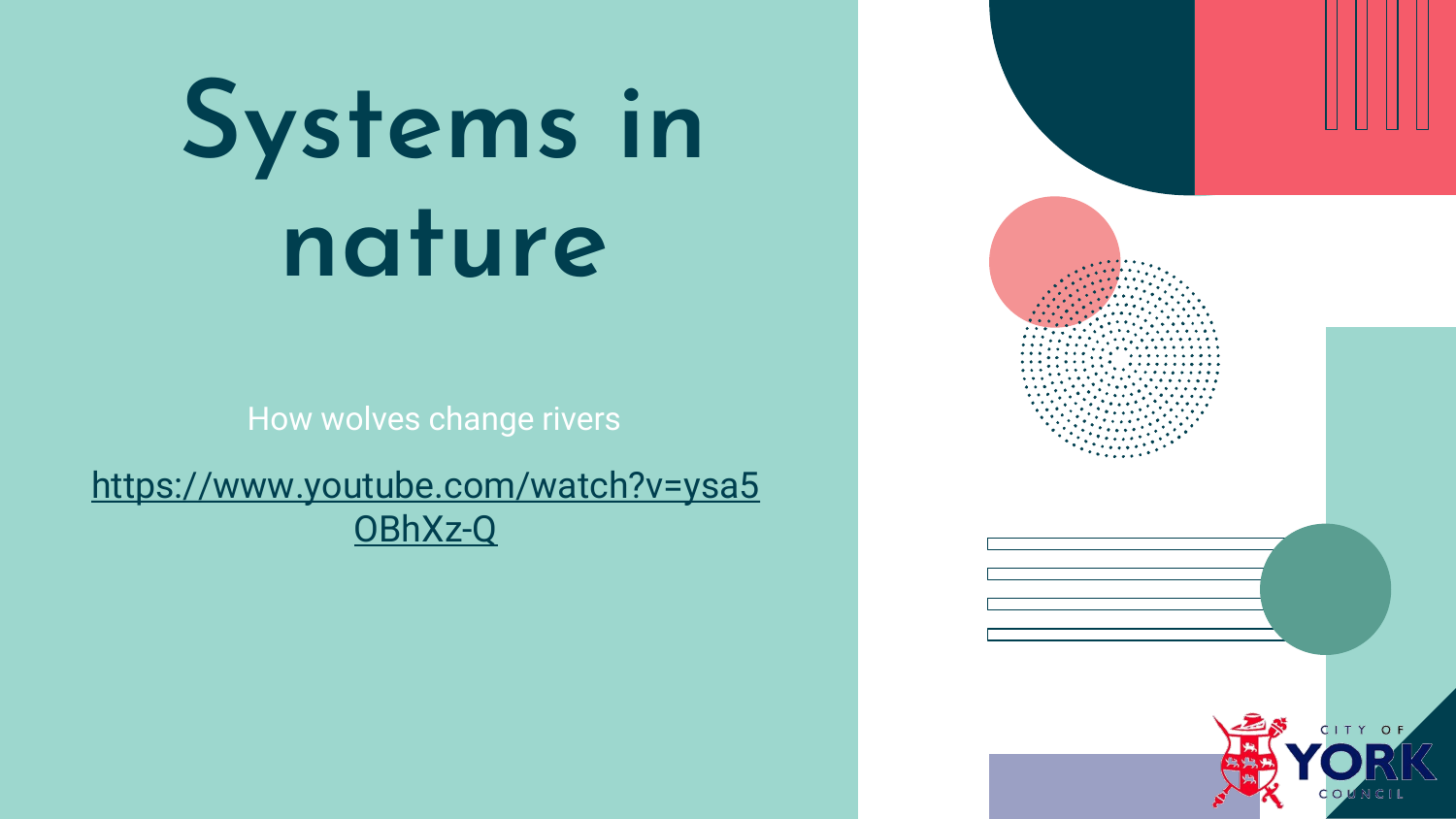## **Social GGRRAAACCEEESS**

**(Burnham 2012)**

- G Gender
- G Gender identity
- G Geography
- R Race
- R Religion
- A Age
- A Ability
- A Appearance
- C Class
- C Culture<br>E Ethnicit
- E Ethnicity<br>E Educatio
- E Education<br>E Employme
- E Employment<br>S Sexuality
	- **Sexuality**
- S Sexual orientation
- S Spirituality

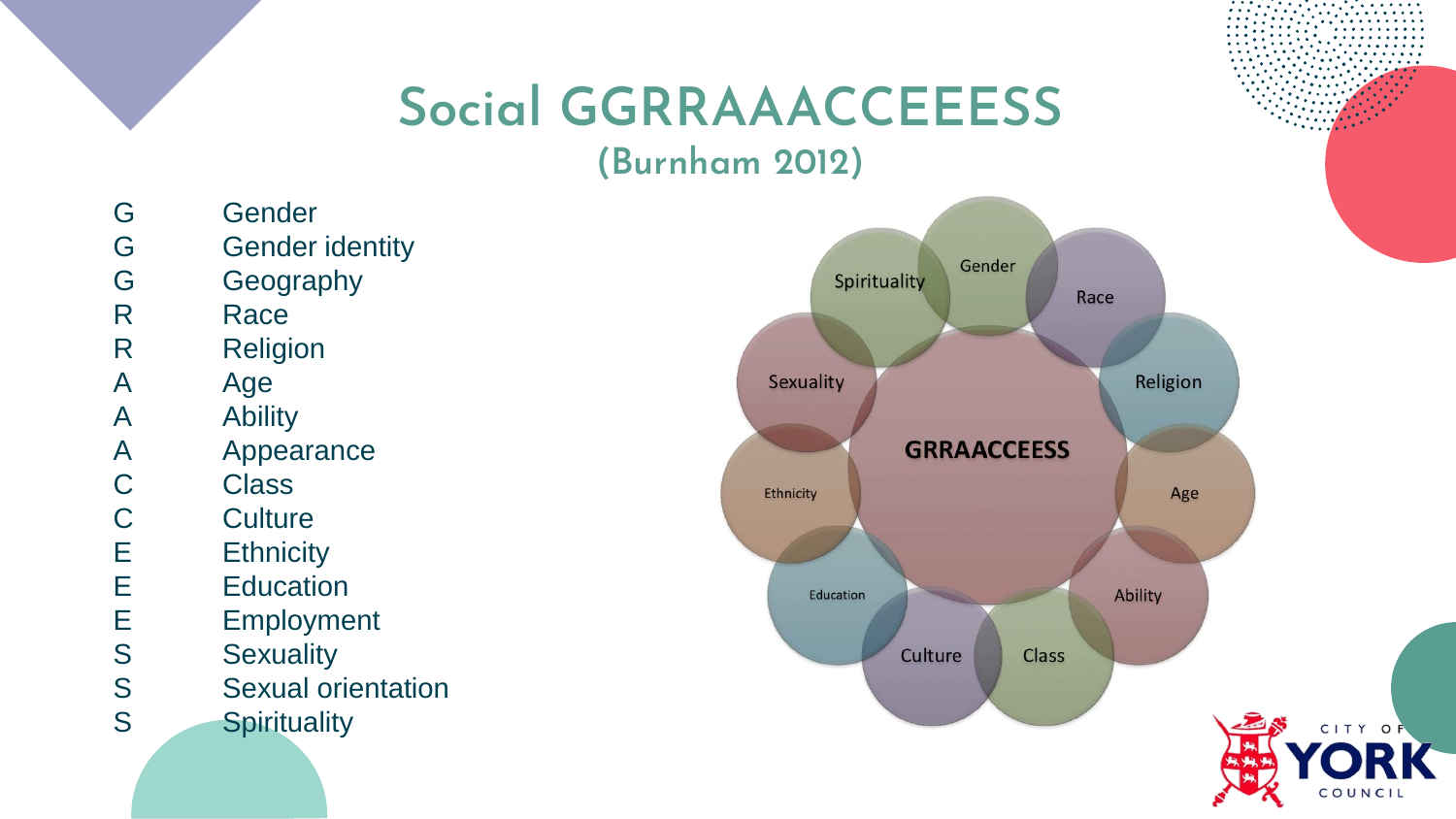## **Social GRRAAACCEEESS** (Burnham 1992, 1993; Roper-



- Introduced as a practical tool, not a theoretical position
- Helpful to understand differences or similarities between yourself and families and how these influence your relationship with them.
- **We all have prejudices and assumptions, it's important to notice these and be reflexive about how they impact our practice** (Hedges, 2010)
- Can also be used to support managing the relationships of power inherent in training / supervisory relationships (Burnham et all 2008: 530)
- May vary in the way they are **visible or invisible** (whether it is visually present and obvious) and **voiced or unvoiced** (whether it can be named or discussed)

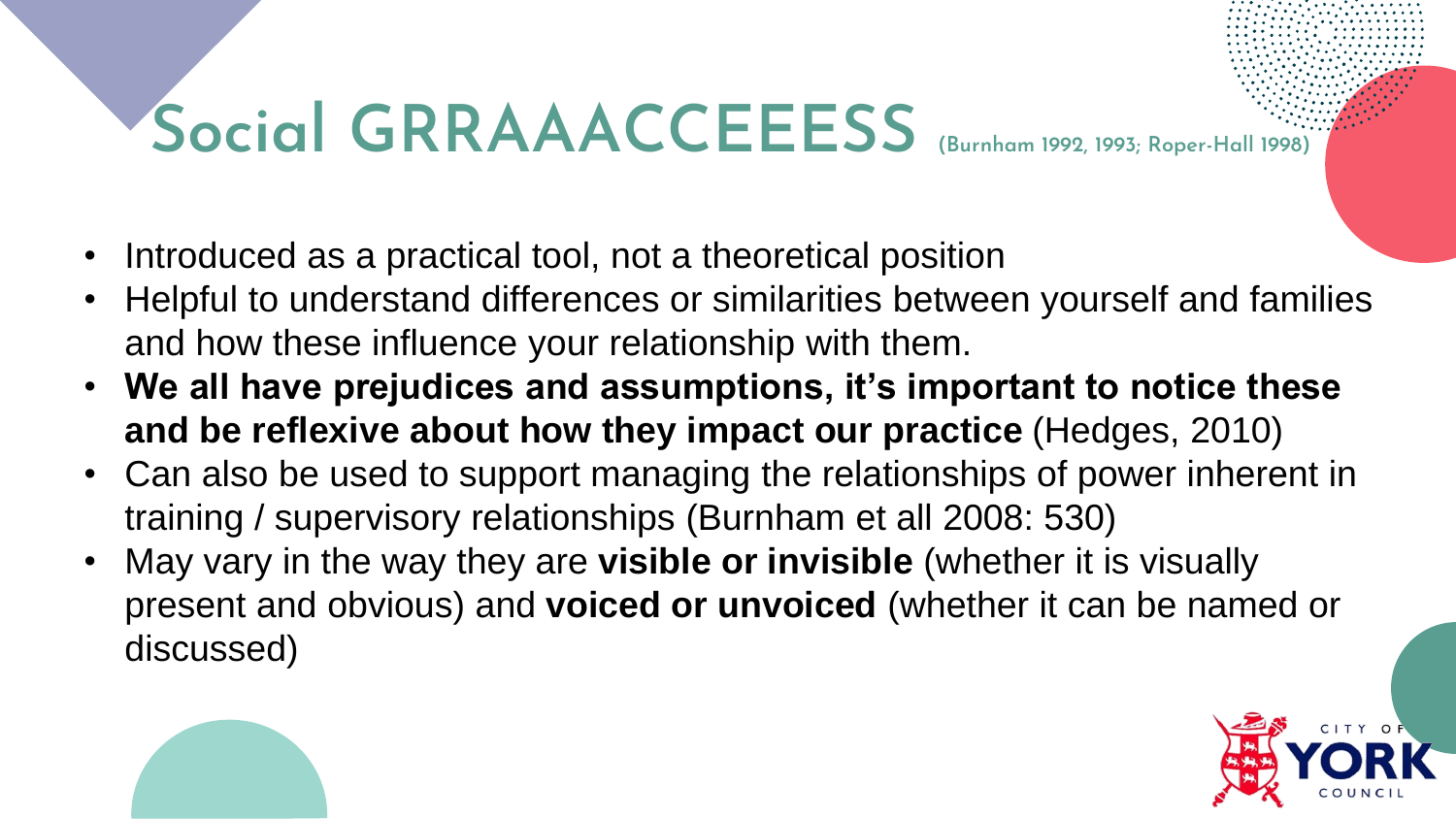#### **Social Graces in supervision- a discussion**

- Managing collusion
- Maintaining curiosity
- Considering triggers
- Developing mentalising
- Understanding students own values
- Spotting and working with bias
- Developing working relationship between student and manager
- Managing power and oppression etc.

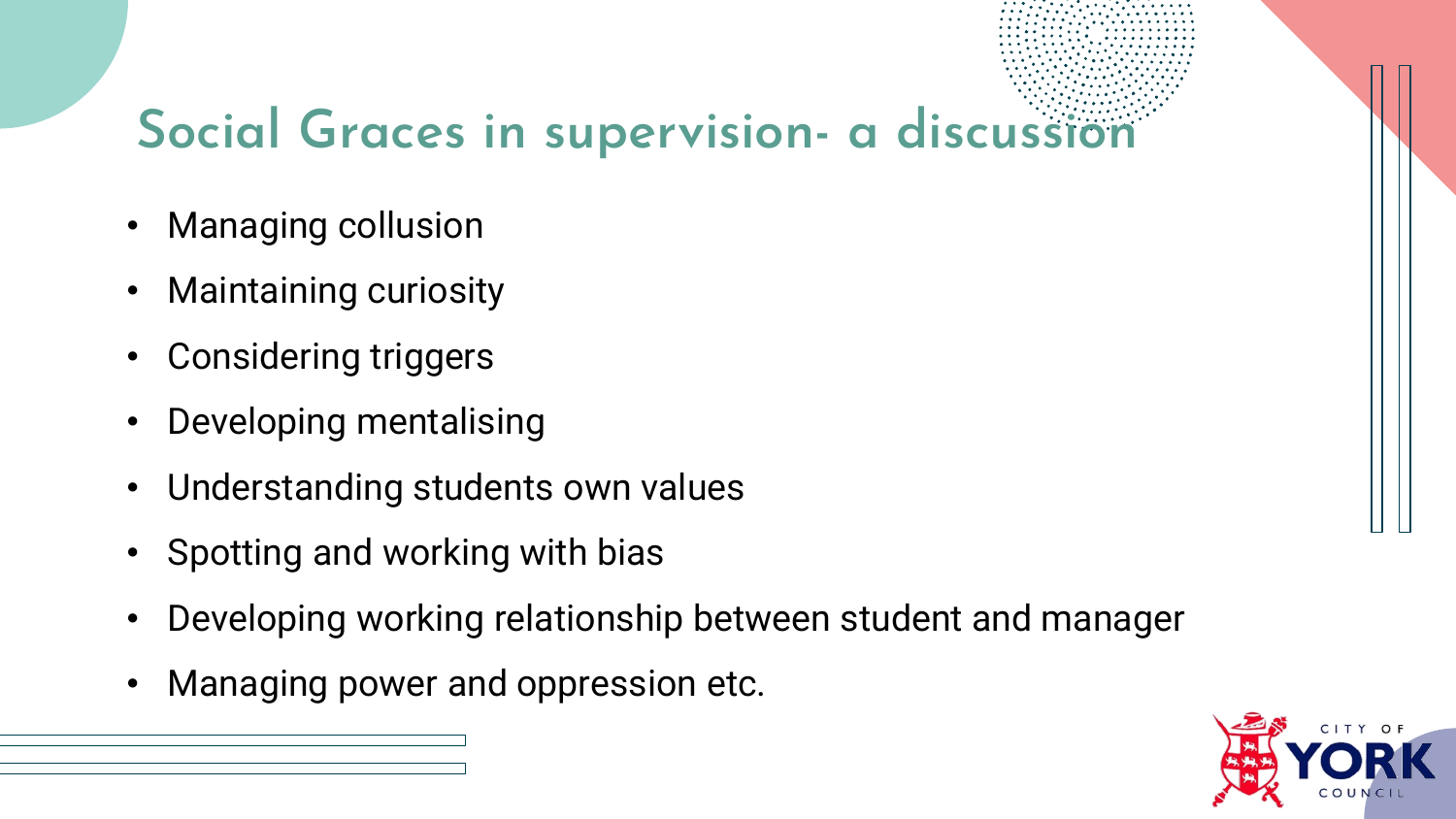#### **Conclusion**

Any Questions

Using attached Resources and References



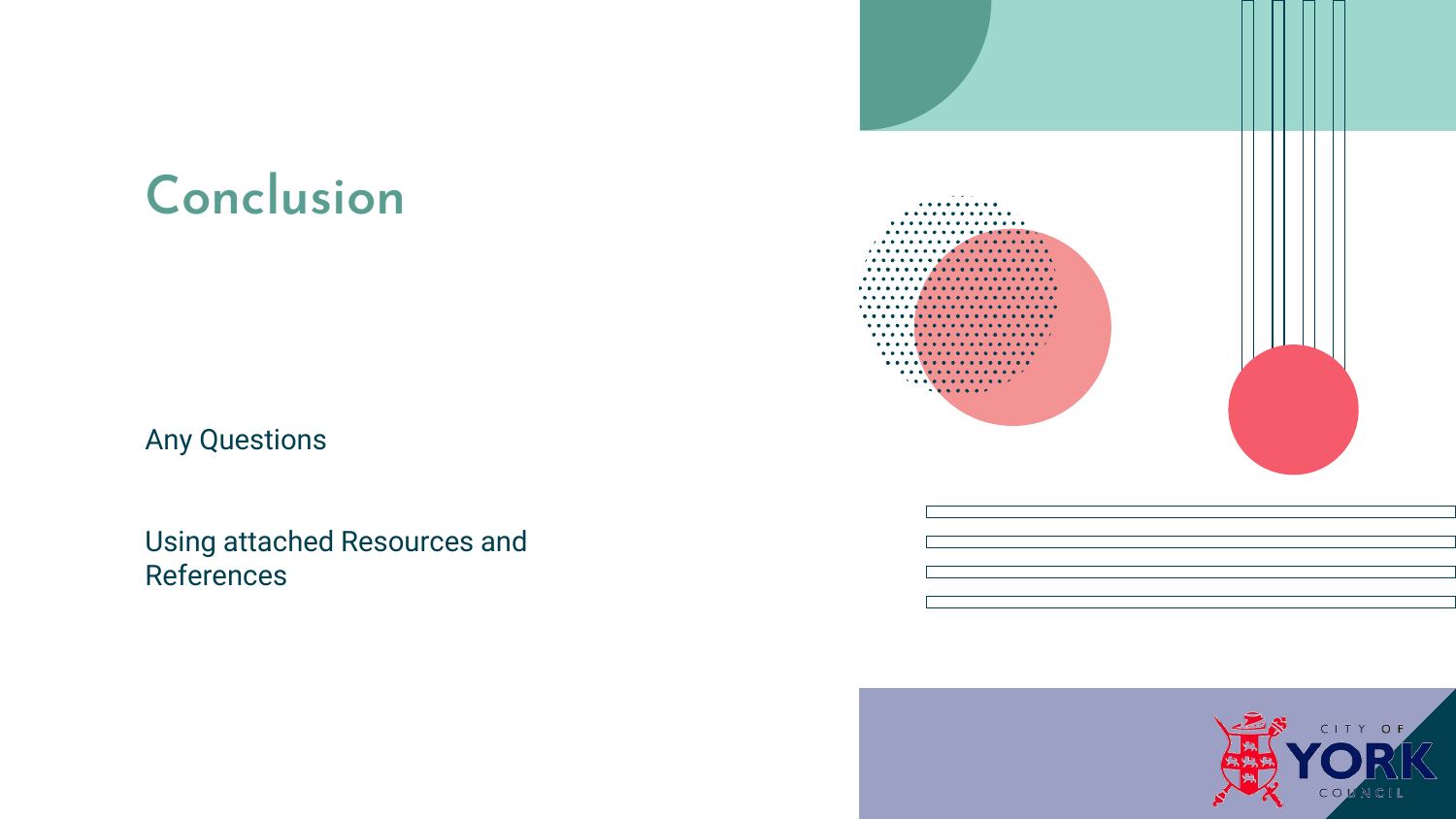#### **References**

- Burnham, J. (1986) Chapter 1, Relationships and Chapter 2. Transitions, *Family Therapy*, Tavistock Publications Ltd
- Burnham, J. (2011) Developments in Social GRRRAAACCEEESSS: visible-invisible and voiced-unvoiced. Chap 7, pp 139-160 In *Culture and Reflexivity in Systemic Psychotherapy: Mutual Perspectives*. Inga-Britt Krause (ed). Karnac: London
- Cecchin, G. 1987 'Hypothesizing, Circularity, and Neutrality Revisited: An Invitation to Curiosity' Fam Proc 26:405- 413

Chimamanda Ngozi Adichie, 2009 TED talk, 'The Danger of Single Story' [https://www.ted.com/talks/chimamanda\\_adichie\\_the\\_danger\\_of\\_a\\_single\\_story?language=en](https://www.ted.com/talks/chimamanda_adichie_the_danger_of_a_single_story?language=en)

Hardy, K. and Laszloffy, T. (1995) The Cultural Genogram: Key to training Culturally competent Family Therapists. *Journal of Marital and Family Therapy*, **21**: 227-237

Hedges, F. (2005) An Introduction to Systemic Therapy with Individuals. New York: Palgrave Macmillan.Rivett and Buchmüller (2018) Family Therapy: Skills and Techniques in Action. Routledge, Oxon.

Mason, B (1993) Human Systems The Journal of Systemic. Consultation and Management Vol 4:3&4: 189-200 Totsuka, Y. (2014) Which aspect of social GGRRAAACCEEESSS grab you most? The social GGRRAAACCEEESSS exercise for a supervision group to promote therapists' self-reflexivity. *Journal of Family Therapy*, **36 (S1)**: 86- 106